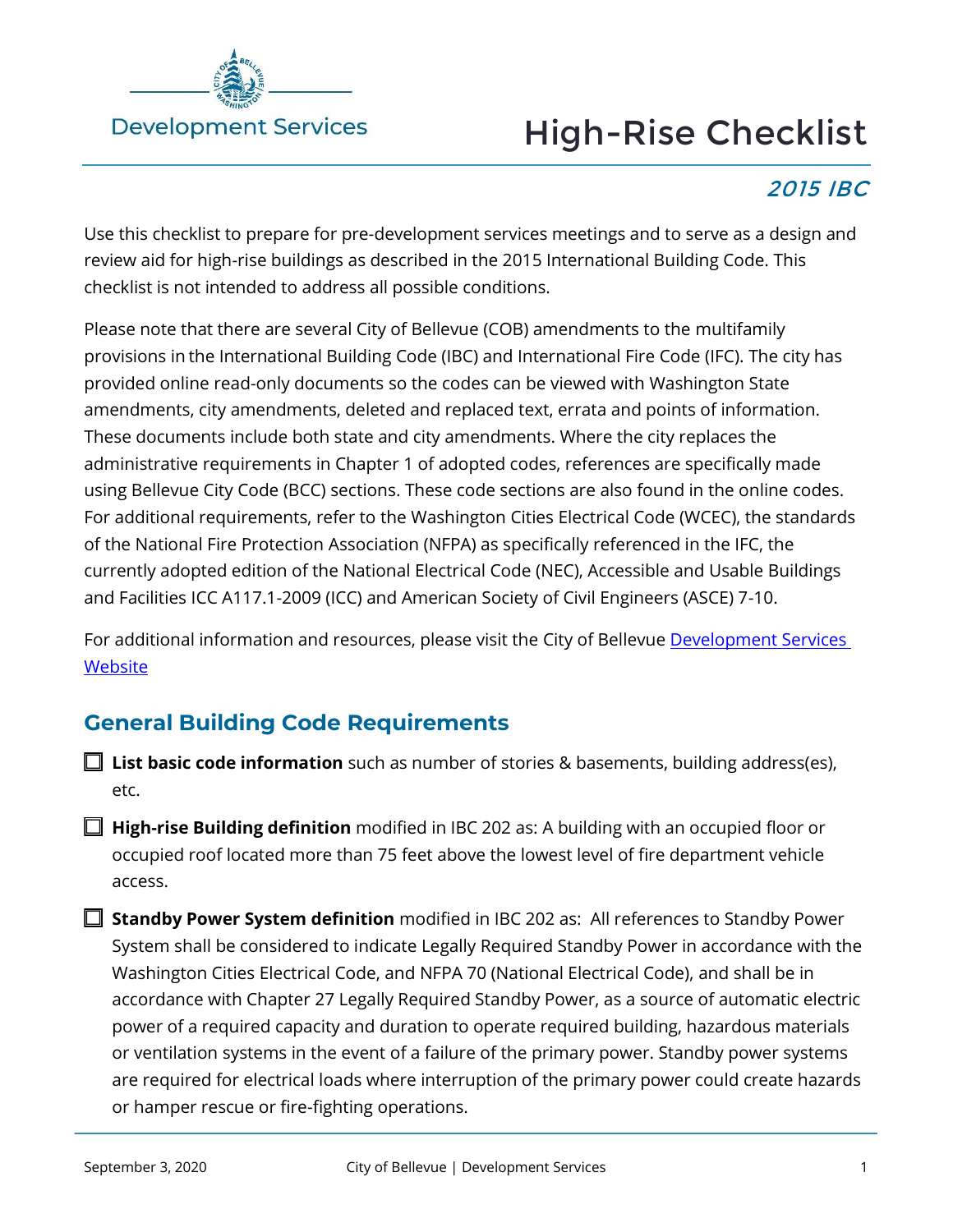**□ Indicate if the building is reducing the fire-resistance rating per IBC 403.2.1**. Where sprinkler-control valves are equipped with supervisory initiating devices and water-flow initiating devices for each floor, reductions in fire-resistive ratings may apply. These devices are required by IFC 914.3.1.3. In some cases, a reduction of the type of construction for specified elements is not permitted.

**□ Multiple buildings above Group S-2 parking garages** shall comply with IBC 510.9.

□ **Show the distance to property lines** and to the centerline of public ways. Provide fireresistance ratings of exterior walls per IBC Table 602 and opening protection per IBC Table 705.8.

□ **Emergency escape and rescue openings** required by IBC 1030 are not required per IBC 403.5.6.

□ **For underground buildings**, refer to IBC 405 for requirements for compartmentation, smokecontrol systems, smoke-proof or pressurized enclosures, standby and emergency power, etc. Refer to IBC 1023.11 for requirements at smoke-proof or pressurized enclosures at required stairways serving floor levels more than 30 feet below the finished floor of its level of exit discharge.

■ **Accessibility.** Identify accessible routes of travel between buildings on the site and to all amenity spaces within the building per IBC 1104.2. Show locations of accessible entrances per IBC 1105, not less than 60 percent of public entrances shall be accessible. Show locations of all accessible parking spaces, van-accessible parking spaces, passenger-loading zones, and the route of travel from these spaces to building entrances per IBC 1106. Accessible means of egress must be provided per IBC 1009.

**□ Deferred submittals.** List all deferred submittals on the drawings per BCC 23.05.105(E); items to be submitted as deferred submittals must be approved. Typical deferred submittals include curtain walls; fire stopping; prefabricated stairs; signage; seismic anchorage of architectural, mechanical, and electrical components and systems (IBC 1613.1 & ASCE, Chapter 13); etc.

**□ Construction documents** submitted for review must be complete and bear the seal and signature of the appropriate design professional per BCC 23.05.105(A). Typically, only architectural and structural drawings will be reviewed for the building permit; however, the submitted documents must contain all necessary information to review building code issues such as exit signs, exit lighting, indication of how emergency power is provided, audible/visible alarms, stairway communication systems, smoke detectors, smoke control concept language, smoke zone boundaries, etc. Separate permit applications and associated drawings are required for mechanical, electrical, fire and plumbing work.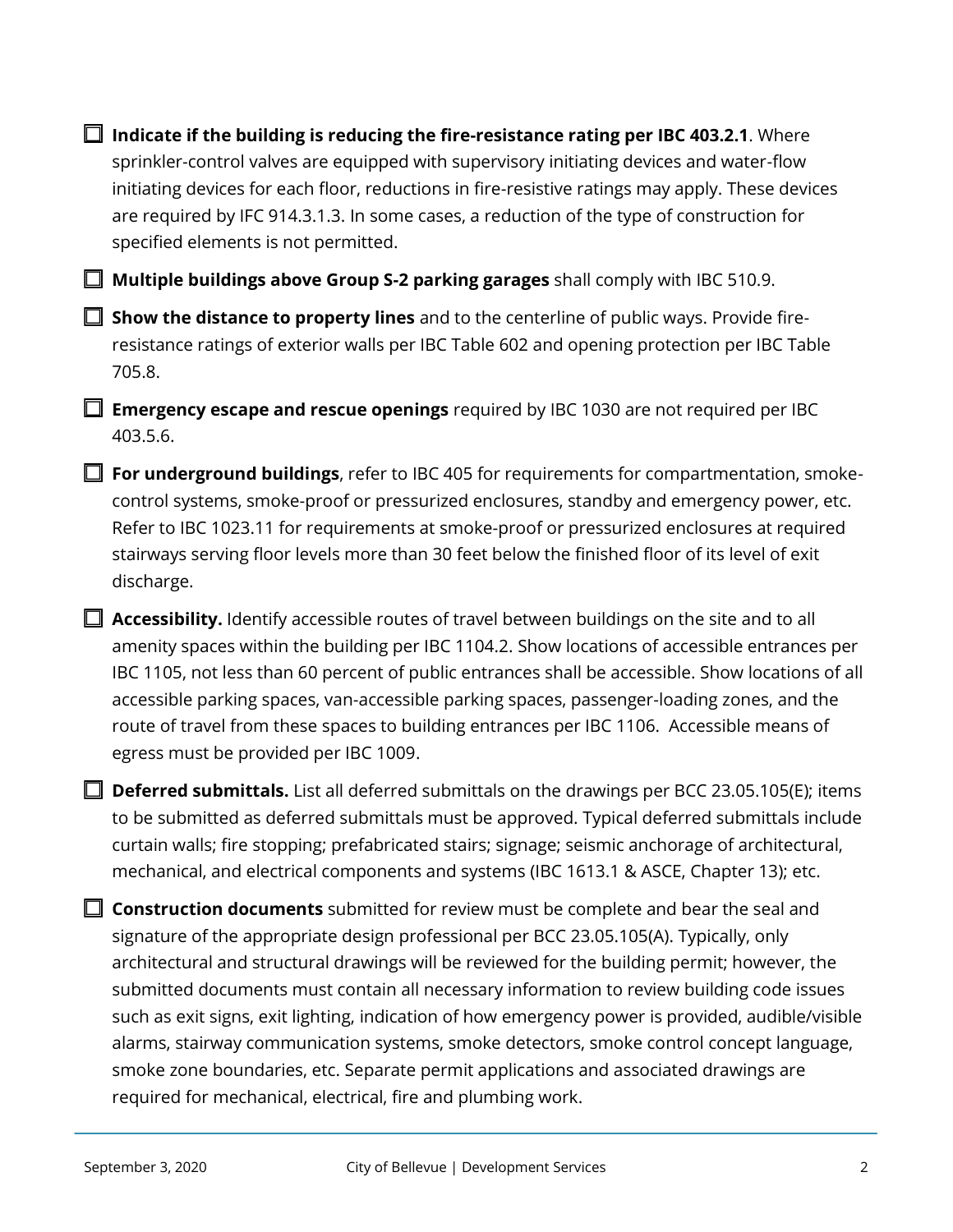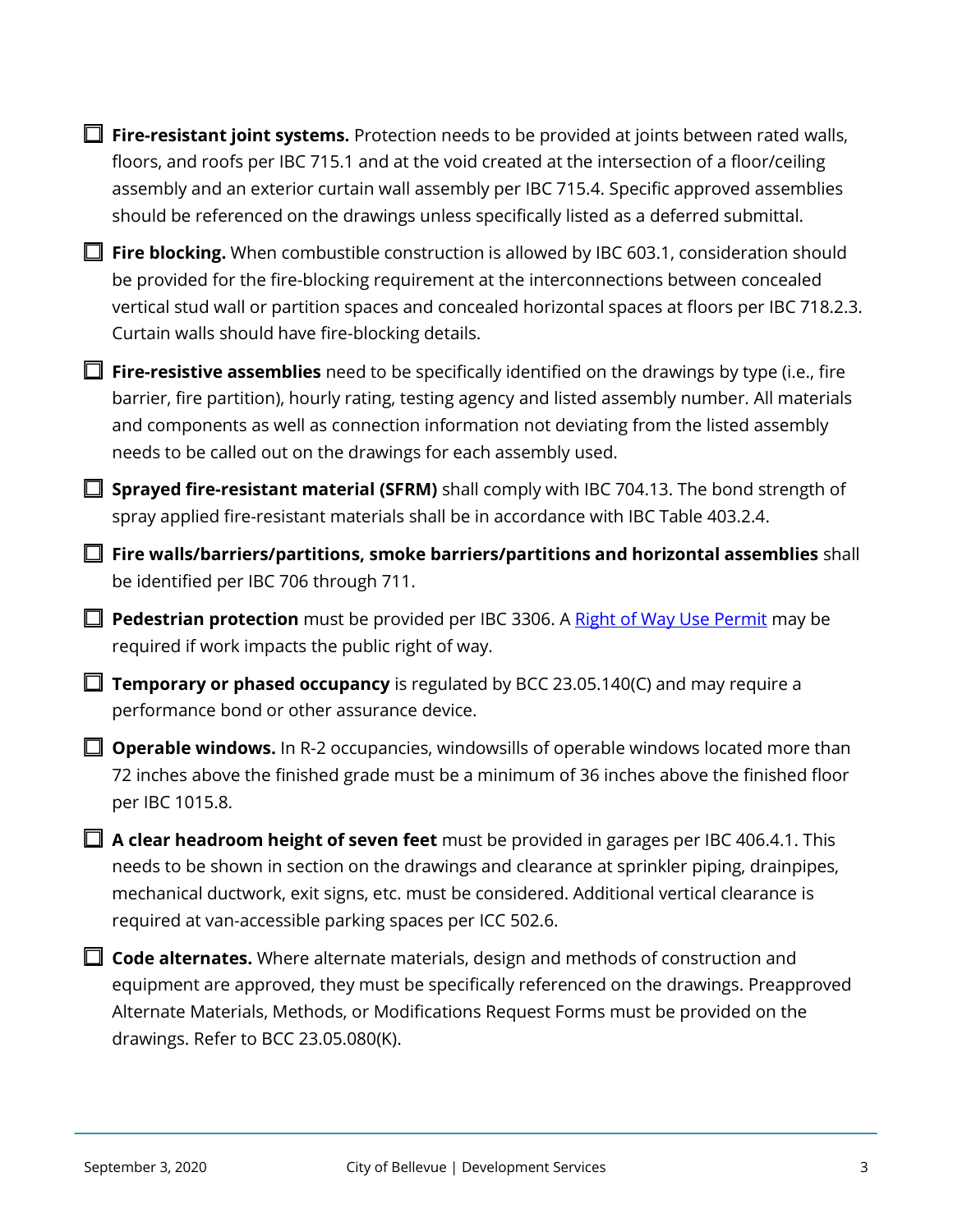- **□ Door and hardware schedule.** A complete door and hardware schedule must be provided to address special egress-control devices, closers, smoke protection, fire-resistance ratings, etc. Special doors or doors with controlled access must be identified and in compliance with the requirements in IBC 1010.1.9.
- □ **Energy code compliance.** Specify method of complying with WSEC C401.2. If utilizing total building performance per WSEC C407, all applicable mechanical, electrical, and plumbing permit applications must be submitted with the building permit application.

## **Egress and Shafts**

- <span id="page-3-0"></span>□ **Provide an egress plan.** Show exits, separation of exits or exit-access doorways per IBC 1007.1.; travel distance calculations per IBC 1017.2; and corridors, stair enclosures, floor areas per occupancy per floor, etc.
- □ **Phased evacuation** is required for buildings more than 10 stories above grade plane in accordance with IBC 907.5.2.2.6. See exceptions.
- □ **Remoteness of exit stairway enclosures**. Per IBC 403.5.1, required interior exit stairways shall be separated by a distance not less than 30 feet or not less than one-fourth of the length of the maximum overall diagonal dimension of the building or area to be served, whichever is less. The distance shall be measured in a straight line between the nearest points of the enclosure surrounding the interior exit stairways. In buildings with three or more interior exit stairways, no fewer than two of the interior exit stairways shall comply with this section. Interlocking or scissor stairways shall be counted as one interior exit stairway.
- □ **Additional interior exit stairway may be required** per IBC 403.5.2 for buildings other than Group R-2 that are more than 420 feet in building height. Per the exception, the additional exit stairway is not required where buildings have elevators used for occupant self-evacuation in accordance with IBC 3008.
- □ **Stairway door operation.** Specify any doors to be locked from the stairway side. These doors must be capable of being unlocked simultaneously without unlatching upon a signal from the fire command center per IBC 403.5.3 and IFC 508.1.6, Item 7. Stairway doors must also unlock automatically upon activation of the fire alarm system when phased evacuation is utilized.
- □ Stairway communications system. A telephone or other two-way communications system connected to an approved constantly attended station is required at not less than every fifth floor in each stairway where the doors to the stairway are locked per IBC 403.5.3.1. Please note that a building radio system does not substitute for this requirement.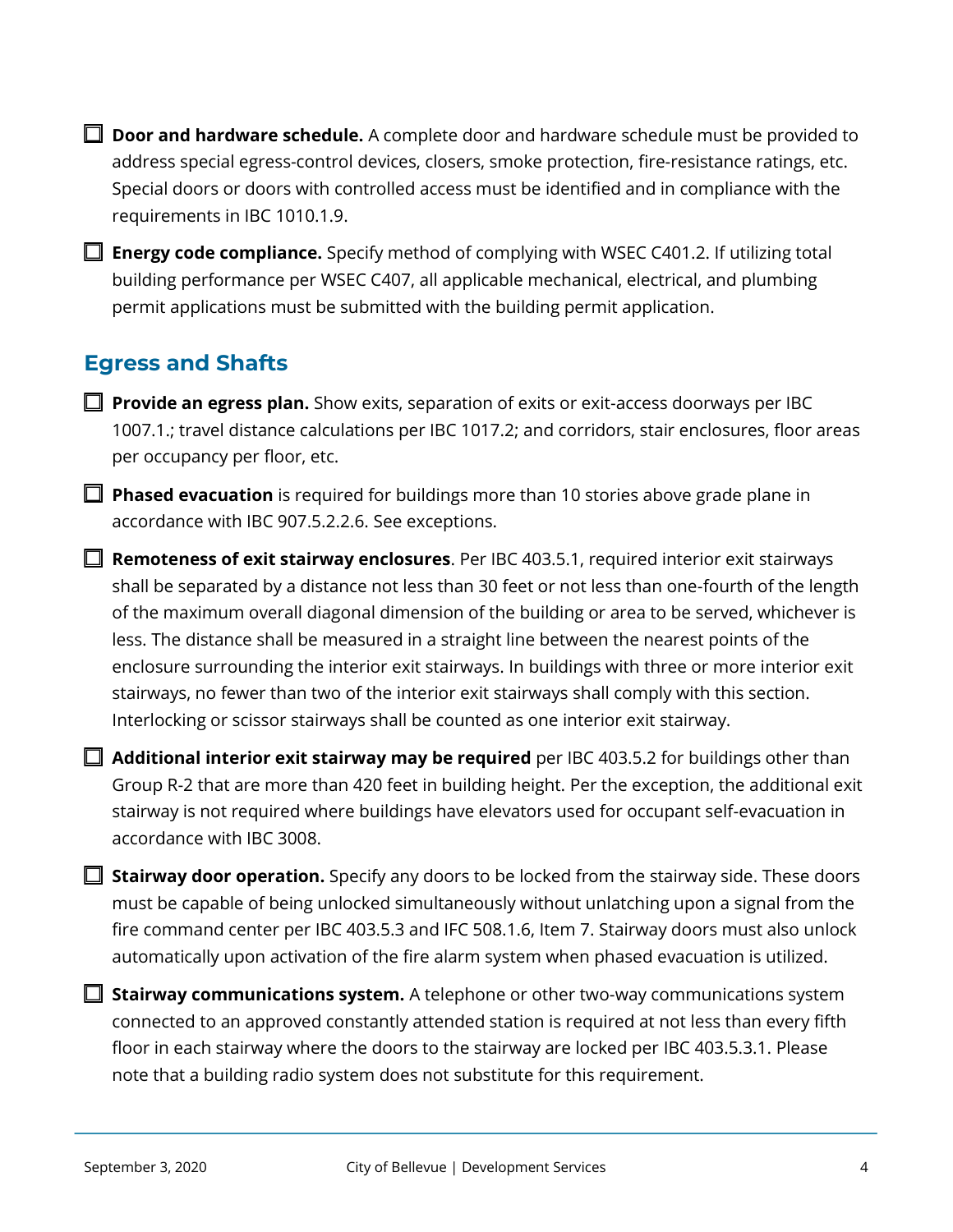□ Stair pressurization or smoke-proof enclosures. Per IBC 403.5.4 & 405.7.2, every required interior exit stairway serving floors more than 75 feet above the lowest level of fire department vehicle access or more than 30 feet below the finish floor of its level of exit discharge shall be a smoke-proof enclosure or pressurized stairway in accordance with IBC 909.20. Identify each pressurized stair and the extent of each on the drawings. Refer to IBC 1023.11 for additional requirements on termination, extension and enclosure access. Protection of equipment, control wiring, power wiring and ductwork is required; see **Smoke Control** section.

□ **Luminous egress path markings** shall be provided in accordance with IBC 403.5.5 &1025.

□ **Means of egress sizing** must be calculated per IBC 1005.1. The maximum anticipated occupant load should be carefully considered to accommodate future tenant uses.

**□ Egress convergence**. Where exits from floors above and below converge at an intermediate level, the capacity of the means of egress from the point of convergence must be the sum of the occupant loads of the two floors per IBC 1005.6.

**□ Exit signs** must be provided per IBC 1013.1. Raised character and braille exit signs are required to be provided per IBC 1013.4, IBC 1111.1, and ICC 703.

□ The common path of egress travel needs to be considered per IBC 1006.2. This should be carefully considered for future tenant improvement layouts.

■ Shaft enclosures. Indicate if applying the provisions in IBC 403.2.1.2 for buildings not greater than 420 feet in building height, where the required fire-resistance rating of the fire barriers enclosing vertical shafts, other than interior exit stairway and elevator hoist way enclosures, is permitted to be reduced to 1 hour where automatic sprinklers are installed within the shafts at the top and at alternate floor levels.

□ Structural integrity of interior exit stairways and elevator hoistway enclosures. For highrise buildings of Risk Category III or IV in accordance with IBC 1604.5 and for all buildings that are more than 420 feet in building height, enclosures for interior exit stairways and elevator hoistway enclosures shall comply with IBC 403.2.3.

■ Stairway to roof. One stairway must extend to the roof per IBC 1011.12. Where a stairway is provided to a roof, a penthouse shall be provided except in buildings without occupied roofs, access is permitted by a hatch not less than 16 square feet in area having a minimum dimension of three feet. Roofs and penthouses containing elevator equipment that must be accessed for maintenance are required to be accessed by a stairway per IBC 1011.12.1.

■ Stairway identification signs. Stairway identification signage shall be provided as per IBC 1023.9 (See City of Bellevue Public Information Handout Stairwell Identification Signs).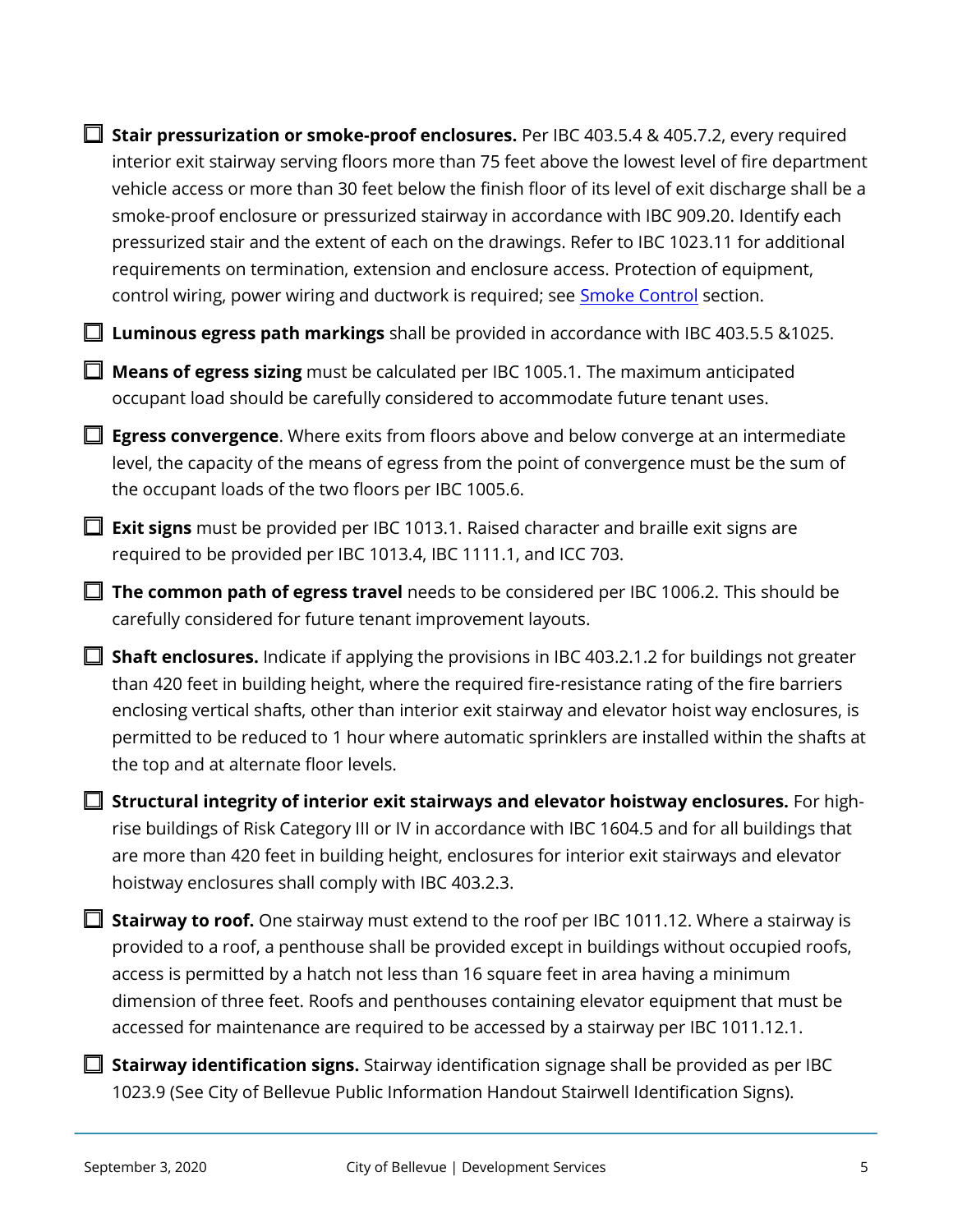□ **Means of egress illumination** level under normal power shall not be less than 1 foot-candle at the walking surface per IBC 1008.2.1.

**□ Doors serving electrical rooms and working clearances** must be provided with exits or exit access doors that swing in the direction of egress travel and shall be provided with listed panic hardware or fire exit hardware where such rooms or working spaces contain equipment operating at more than 600 volts or for equipment operating at 600 volts or less and rated at 800 amperes or more where the equipment contains overcurrent devices, switching devices or control devices per IBC 1010.1.10.3. Additionally, NEC 110.26(C)(3) requires doors to be provided with listed panic hardware for equipment rated at 1200 amperes or more and over six feet wide. Panic and fire exit hardware is not required where not less than 25 feet is provided from the electrical equipment. NEC 110.26 (C) #2 states that there shall be one entrance to and egress from the required working space at each end of the working space with some exceptions.

□ Firefighter Air System. A pressurized air standpipe system with connection at the exterior of the building, running up through the two main stairways shall be designed in accordance with IFC 917.

### <span id="page-5-0"></span>**Atriums**

□ **Smoke control** is required for atriums per IBC 404.5 except for atriums that connect only two stories in other than Group I-2, Condition 2, occupancies. Standby power is required for smoke control equipment in accordance with IBC 909.11 per IBC 404.7.

□ **Enclosure of atriums.** All 1-hour fire barriers required by IBC 404.6, including 3/4-hourglass block assemblies and glass smoke partitions, shall be identified on the plans. Where fire barriers are not provided on any three floors, the volume of such unseparated spaces open to the atrium shall be accounted for in the design of the smoke control system.

□ Interior finish. Specify the class of the interior finish of walls and ceilings of atriums. IBC 404.8 and 803 indicates that not less than a Class B interior finish is required with no reduction in class for sprinkler protection.

■ **Travel distance.** Specify travel distances within the atrium on an egress plan. Per IBC 404.9 where the path of egress travel is not through the atrium or is through the atrium at the level of exit discharge, exit access travel distance shall be per IBC 1017. Where the path of travel is not at the level of exit discharge from the atrium, that portion of the total permitted exit access travel distance that occurs within the atrium shall be not greater than 200 feet.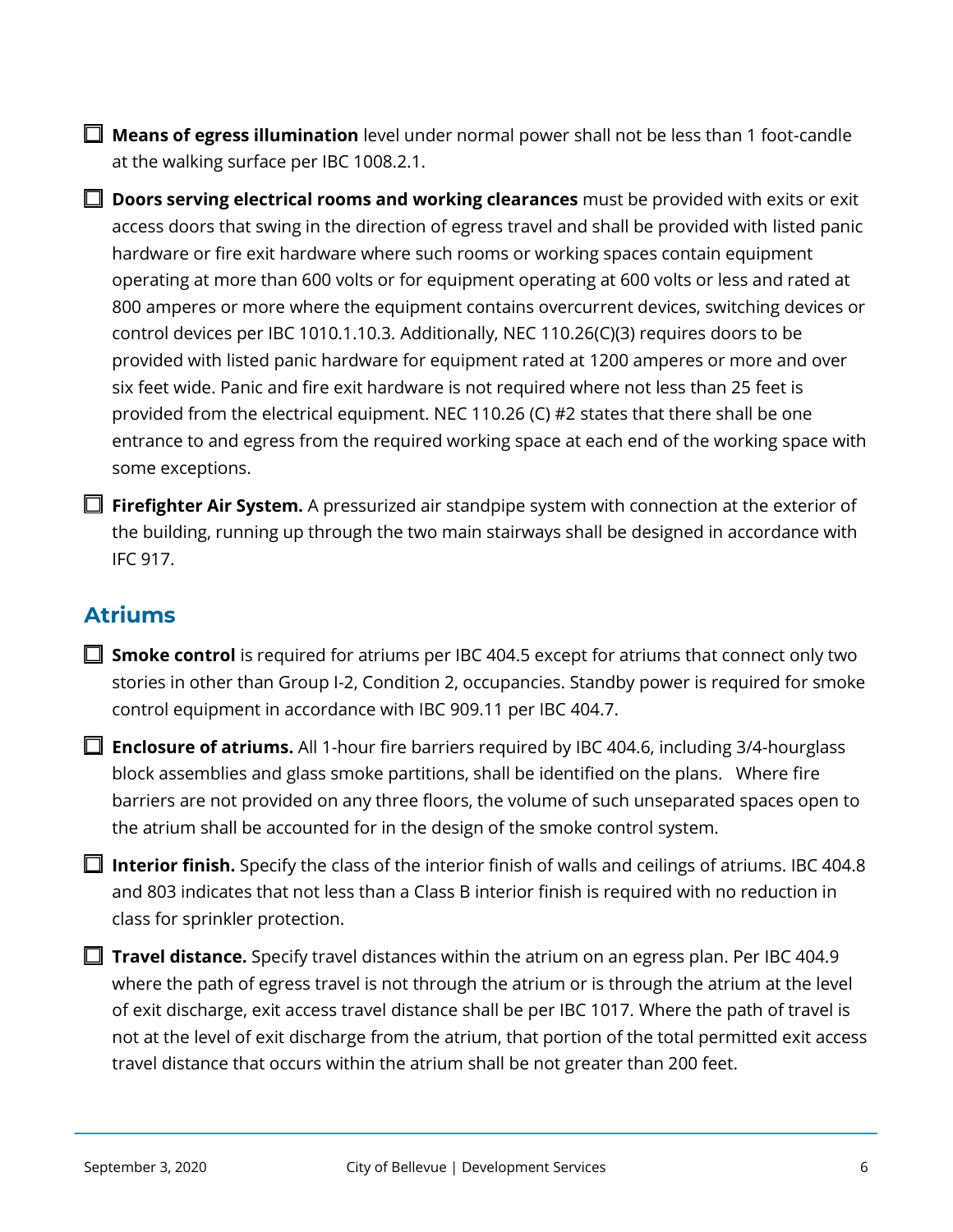□ Interior exit stairways are limited to a maximum of 50 percent that are permitted to egress through an atrium on the level of exit discharge per IBC 404.10 & 1028.

# **Sprinkler System & Standpipes**

- □ **Automatic sprinkler system and secondary water source**. IBC 403.3 requires high-rise buildings to be equipped throughout with an automatic sprinkler system in accordance with IBC 903.3.1.1 and a secondary water source per IBC 403.3.3.
- **Number of sprinkler risers and system design** shall be per IBC 403.3.1. Sprinkler risers shall be located remotely per IBC 403.3.1.1. Combination standpipe/sprinkler risers that are 6-inch pipe minimum are required and shut-off valves and water-flow devices are required on each floor per IBC 403.3.1.2.
- **Water supply to required fire pumps** in buildings that are more than 450 feet in building height must have fire pumps supplied by connections to no fewer than two water mains located in different streets and shall not serve other buildings per IBC 403.3.2.
- □ **Specify locations with quick-response sprinkler heads.** Quick-response heads are required per IFC 903.3.2 for typical light-hazard occupancies per NFPA 13. No intermixing of sprinkler heads is permitted in the same area.
- □ **Seismic restraint and bracing** of sprinkler and standpipe piping shall be detailed on sprinkler shop drawing submittals and shall include seismic restraint or bracing calculations with supporting details and seismic coefficient, as required by IFC 903.3.1.1.3 and NFPA 13.
- □ **Class I wet standpipes** are required to be provided per IFC 905.3.1 and 905.3.9.
- □ **Class I standpipe hose connections** are required to be provided on every intermediate floor level landing in every required stairway and elsewhere as required by NFPA 14 and IFC 905.4.
- **□ Standpipe systems during construction** shall be provided per IBC 3311 and IFC 3313.
- □ **Two fire department connections** are required for each high-rise building. Fire department connections shall be installed in accordance with IFC 914.3.1.3.
- □ **Floor control valves.** Approved supervised indicating control valves shall be provided on each floor, in accordance with IFC 903.4.3, so that an individual floor may be isolated without impairing additional floors.
	- □ **Dry Standpipes** are not permitted per IFC 905.8.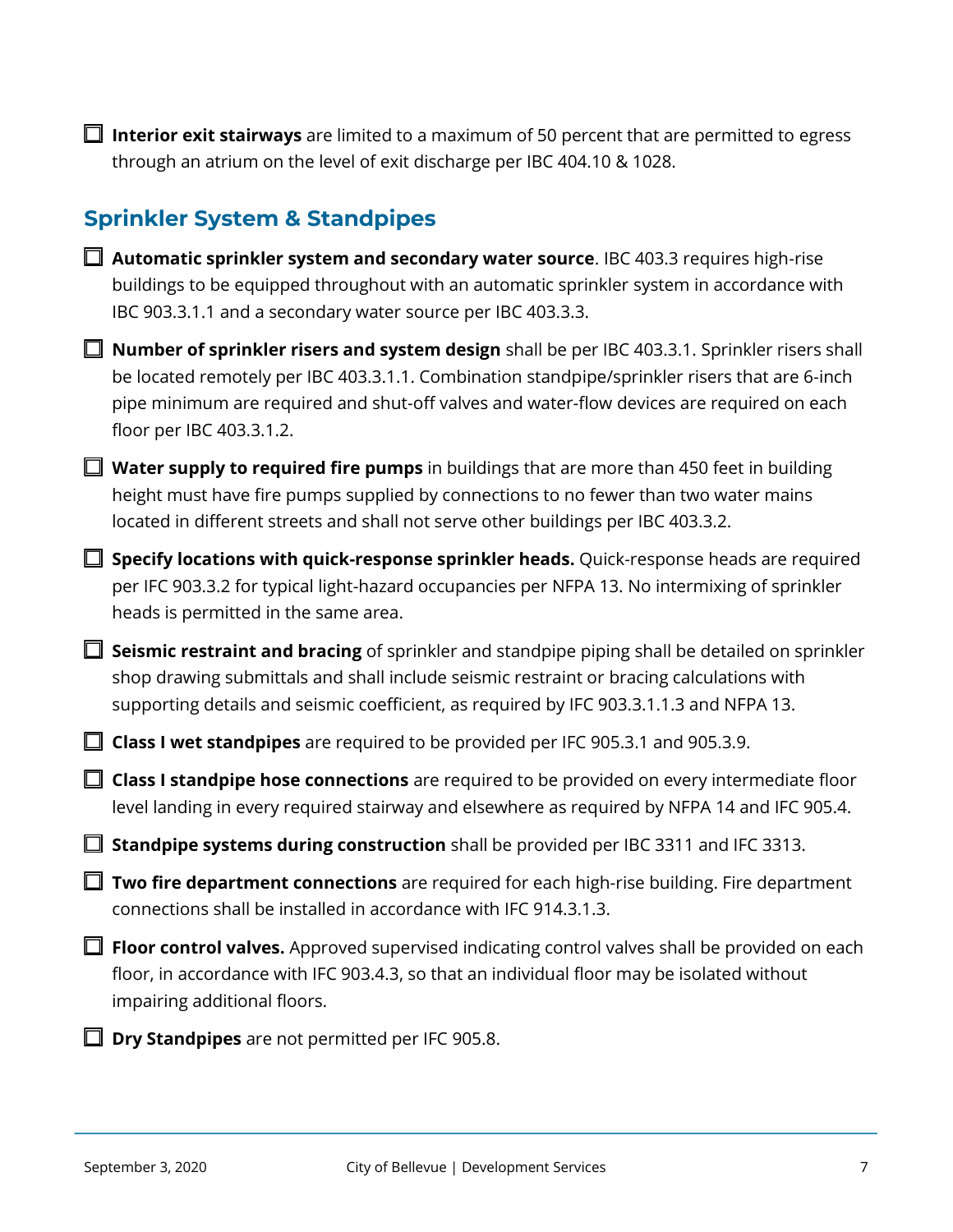□ Heat tracing. All proposals for heat tracing must be approved by the fire code official prior to submittal of sprinkler drawings. Sprinkler designs lacking this prior approval or substituting heat tracing for proper routing through conditioned spaces will not be accepted.

**□ Fire pump rooms** shall be provided per IBC 403.3.4 and protected in accordance with IBC 913.2.1, and installed in accordance with NFPA 20. Fire pump controllers supplying standpipes greater than130 psi shall be soft start.

□ **Fire pumps** shall comply with NEC 695, IFC 913, and NFPA 20. The fire pumps (primary and secondary) must be sized to meet the sprinkler and hose demand as prescribed in IFC 905.3.9.

□ Fire pump room protection and access. Per IBC 913.2.1, pumps shall be in rooms that are separated from all other areas of the building by 2-hour fire barriers constructed in accordance with IBC 707 or 2-hour horizontal assemblies constructed in accordance with IBC 711, or both. Fire pump rooms not directly accessible from the outside shall be accessible through an enclosed passageway from an enclosed stairway or exterior exit. The enclosed passageway shall have a fire-resistance rating not less than the fire-resistance rating of the fire pump room (see NFPA 20 Section 4.12.2.1.2).

#### **Fire Alarm and Detection Systems**

□ **Emergency systems.** The detection, alarm and emergency systems of high-rise buildings shall comply with IBC 403.4.1 through 403.4.8, NEC 695 and 700, and WCEC 700.

□ The location of fire command centers needs to be shown on the drawings per IBC 403.4.6 and 911, as well as IFC 508. The fire command center location must be approved by the fire department and it must be separated from the remainder of the building by not less than a two-hour fire barrier or horizontal assembly, or both.

□ **Fire alarms** shall be provided per IBC 907 and NFPA 72 for each occupancy type and condition specified. Wiring for the fire alarm systems shall meet the requirements of NFPA 72 regarding survivability and IBC 909.20.6 as relates to shaft pressurization control wiring.

**□ Audible and visible alarms**. Indicate the locations on the drawings where audible and visible alarm devices for I-1, R-1 and R-2 dwelling units or sleeping units are provided in accordance with IBC 907.5.2 and ICC 1006.

□ **Automatic smoke detection** shall be provided per IBC 907.2.13.1. Area smoke detectors must be connected to the automatic fire alarm system and activate the emergency voice/alarm communication system.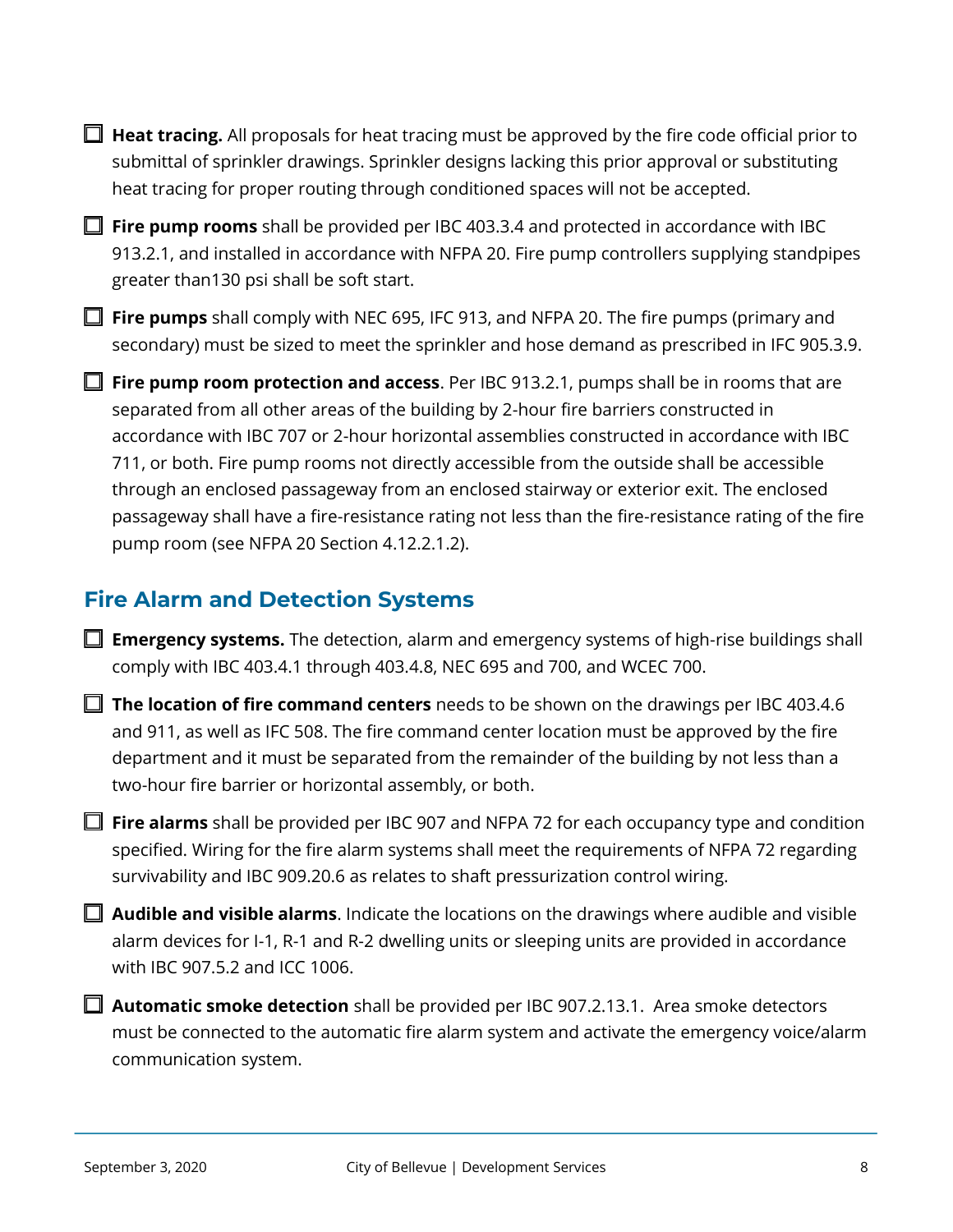□ **A fire department communication system** shall be provided per IBC 907.2.13.2. An approved two-way fire department communication system designed and installed in accordance with NFPA 72 shall be provided for fire department use. This wired communication system is required in addition to the emergency responder radio coverage requirements in IFC 510.

□ An emergency voice/alarm communication system shall be provided per IBC 907.5.2.2.

□ The occupant notification system shall be provided per IFC 907.5.

□ **Battery (UPS) rooms** must be specifically identified on the drawings. Provide an approved automatic smoke detection system in areas containing stationary lead-acid battery systems having liquid capacity of more than 50 gallons per IFC 907.2.23. Full compliance with IFC 608 is required regarding mechanical ventilation of UPS rooms.

**□ Building radio coverage.** IFC 510 details the requirements for emergency responder radio coverage (800 MHz Radio). Field-testing is required per IFC 510.5.3.

□ **Fire extinguishers** must be provided per IFC 906.1.

#### <span id="page-8-0"></span>**Elevators**

- □ **Elevators** shall comply with IBC 403.6 and IBC Chapter 30.
- □ Hoistway opening protection shall be provided per IBC 3006.2, Item 5, and shall be provided by one of the options in IBC 3006.3 including enclosed elevator lobbies, additional doors, or pressurization that complies with IBC 909.21. Protection of equipment, control wiring, power wiring and ductwork is required where pressurized; see Smoke Control section.

**□ Standby power** is required for elevators in accordance with IBC Chapter 27; see Standby Power and Emergency Power Systems section.

□ **Specify rating of shafts and opening protectives** per IBC 3002.1 & 713. The rating of elevator doors must be per IBC 713.7.

■ **Number of elevator cars in a hoistway.** Where four or more elevator cars serve all or the same portion of a building, the elevators shall be in not fewer than two separate hoistways per IBC 3002.2. Not more than four elevator cars shall be in any single hoistway enclosure.

□ **Emergency signs.** Address all emergency signage per IBC 3002.3. Emergency signage is not required for elevators that are part of an accessible means of egress complying with IBC 1009.4 or occupant self-evacuation per IBC 3008.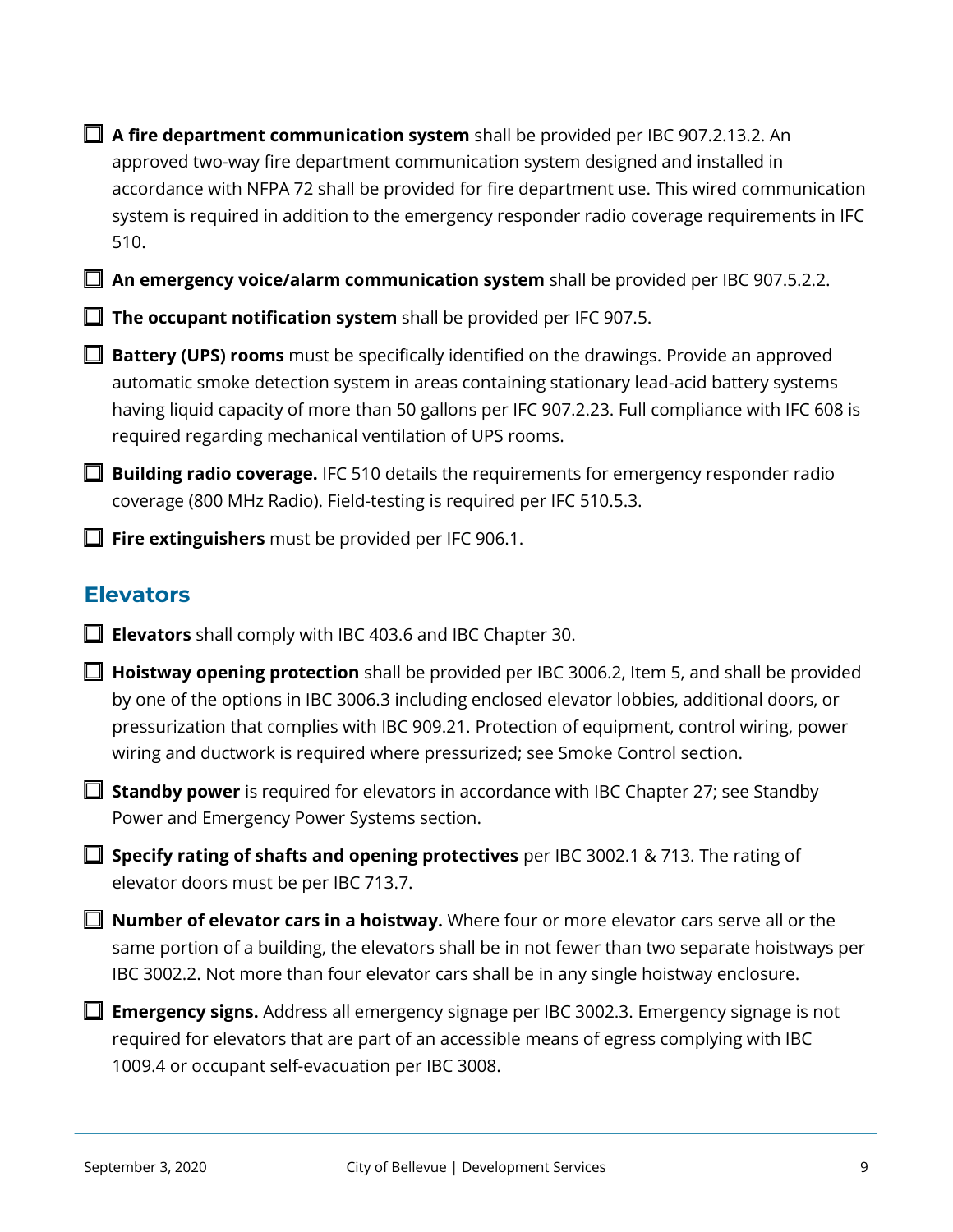□ **Elevator car to accommodate ambulance stretcher.** At least one elevator shall be provided for fire department emergency access to all floors that can accommodate a stretcher per IBC 3002.4. Identify these elevators for each tower proposed to show that all floors are served.

□ **Accessible means of egress.** IBC 1009.2.1 requires at least one elevator to comply with IBC 1009.4 at floors four or more stories above or below a level of exit discharge unless the floor is provided with a horizontal exit or ramp. IBC 1009.4 requires emergency operation, signaling devices, and standby power.

□ **Hoistway venting** is required per IBC 3009.1 for Groups R-1, R-2, I-1, and I-2 unless the shaft is pressurized per IBC 909.21.12.

□ **Machine Room Venting.** Specify the location of all elevator machine rooms and provide each area with independent ventilation or air-conditioning system to protect against the overheating of the electrical equipment per IBC 3005.2. Ventilation systems must use outdoor makeup air.

□ **Pressurized machine rooms** are required where the machine room has openings onto a pressurized elevator hoistway. Activation shall be by heat or smoke detector located in the elevator machine room per IBC 3005.3.

□ **Machine rooms and machinery spaces** located outside of but attached to a hoistway that have openings into the hoistway must be enclosed with construction having a fire-resistance rating not less than the required rating of the hoistway enclosure served by the machinery per IBC 3005.4; see also Exception 1. Openings must be protected with assemblies having a fireresistance rating not less than that required for the hoistway enclosure doors.

□ **Elevators** cannot open directly into interior exit stairways and ramps per IBC 1023.4.

□ **Fire service access elevators** are required per IBC 403.6.1 in buildings with an occupied floor more than 120 feet above the lowest level of fire department vehicle access; a minimum of two fire service access elevators shall be provided in accordance with Section 3007.

□ **Design requirements for fire service access elevators** shall comply with IBC 3007. Automatic sprinklers are prohibited in machine rooms and fire service access elevators per IBC 3007.2.1, an approved method to prevent water from infiltrating into the hoistway enclosures shall be provided per IBC 3007.3, a means for elevator shutdown shall not be installed per IBC 3007.4, hoistway enclosures shall be protected in a shaft enclosure and must have structural integrity and lighting per IBC 3007.5, a lobby shall be provided per IBC 3007.6 unless the hoistway is pressurized, a pictorial symbol for the fire service access elevator must comply with IBC 3007.6.5, elevator system monitoring shall be provided per IBC 3007.7, electrical power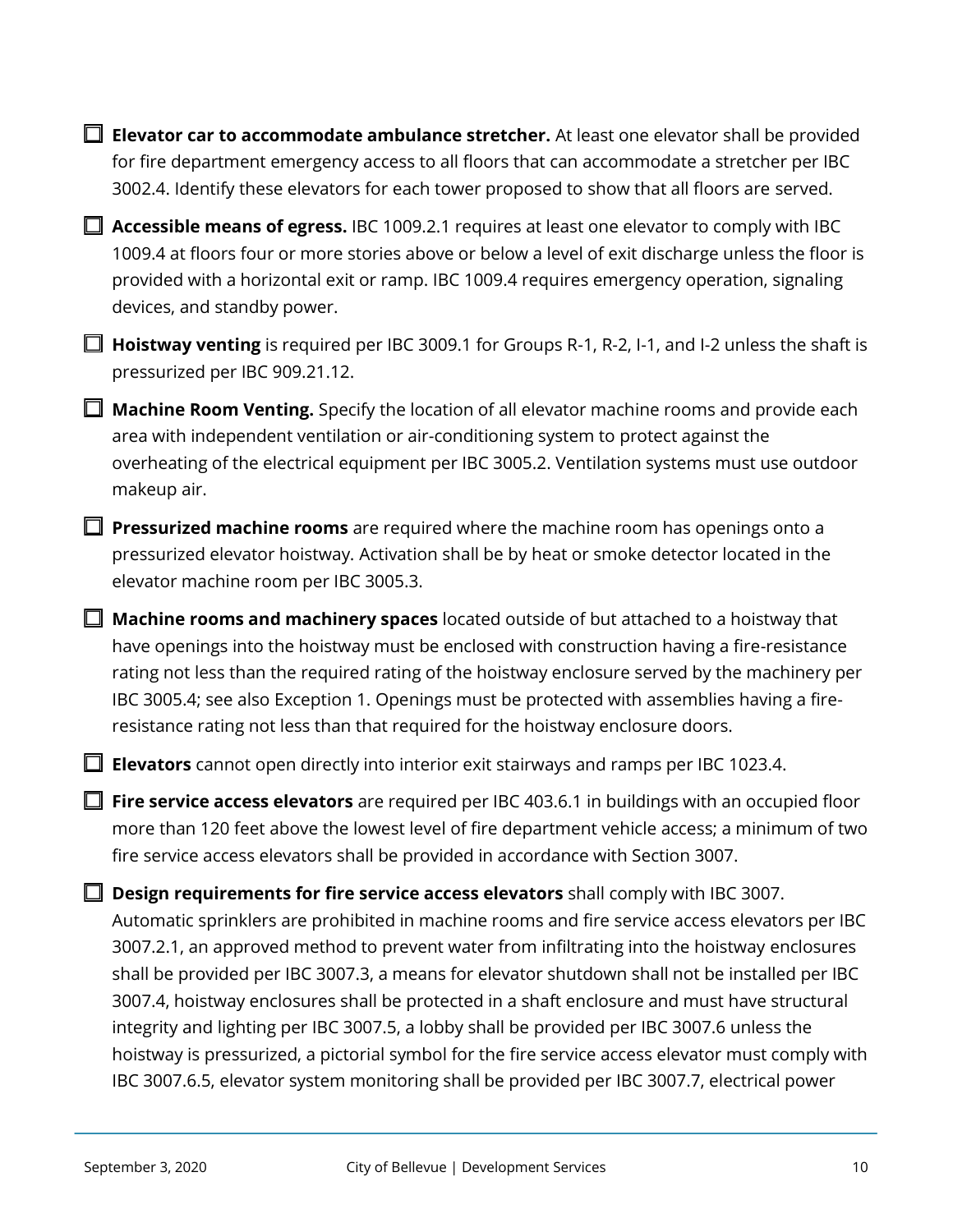with protection shall comply with IBC 3007.8, access to the standpipe hose connection shall be per IBC 3007.9, and Phase I emergency recall operations shall comply with IBC 3007.10.

□ **Occupant evacuation elevators**. Where installed in accordance with IBC 3008, passenger elevators for public use shall be permitted to be used for occupant self-evacuation per IBC 403.6.2.

□ **Design requirements for occupant evacuation elevators** shall comply with IBC 3008. A fire safety evacuation plan must be provided per IBC 3008.1.2, automatic sprinklers are prohibited in elevator machine rooms and hoistways of occupant evacuation elevators per IBC 3008.2, an approved method to prevent water from infiltrating into the hoistway enclosures shall be provided per IBC 3008.3, a means for elevator shutdown shall not be installed per IBC 3008.4, hoistway enclosures must have structural integrity per IBC 3008.5.1, lobbies are required per IBC 3008.6, approved signage must be provided per IBC 3008.6.5, a two-way communication system must be provided in each occupant evacuation elevator per IBC 3008.6.6, a lobby status indicator must be provided per IBC 3008.6.7, elevator system monitoring shall comply with IBC 3008.7, electrical power with protection shall comply with IBC 3008.8, an emergency voice/alarm communication system shall be provided per IBC 3008.9, and hazardous materials are restricted per IBC 3008.10.

### **Legally Required Standby Power and Emergency Power Systems**

■ Legally required standby and emergency power required. Refer to IBC 403.4.8, 2702 & 3003.

□ **Elevator standby power**. The operation of elevator standby power must be in accordance with IBC 3003 and NEC 620 & 700.

□ **Onsite fuel supply** must be provided per NEC 700.12(B)(1).

□ An approved remote onsite fueling station is required at an approved location per IFC 603.3. Use of the public Right-of-Way for fueling purposes is not permitted.

□ **Stationary generators.** Emergency and standby power generators shall be listed in accordance with UL 2200 per IBC 2702.1.1, NEC 110.3 & 700.3 and IMC 915.

□ **Fuel-fired emergency generator sets** and associated fuel storage, including optional standby generator sets, located more than 75 feet above the lowest level of fire department vehicle access or located at a floor level more than 30 feet below the lowest level of exit discharge requires the approval of the fire code official per IBC 2702.1.10.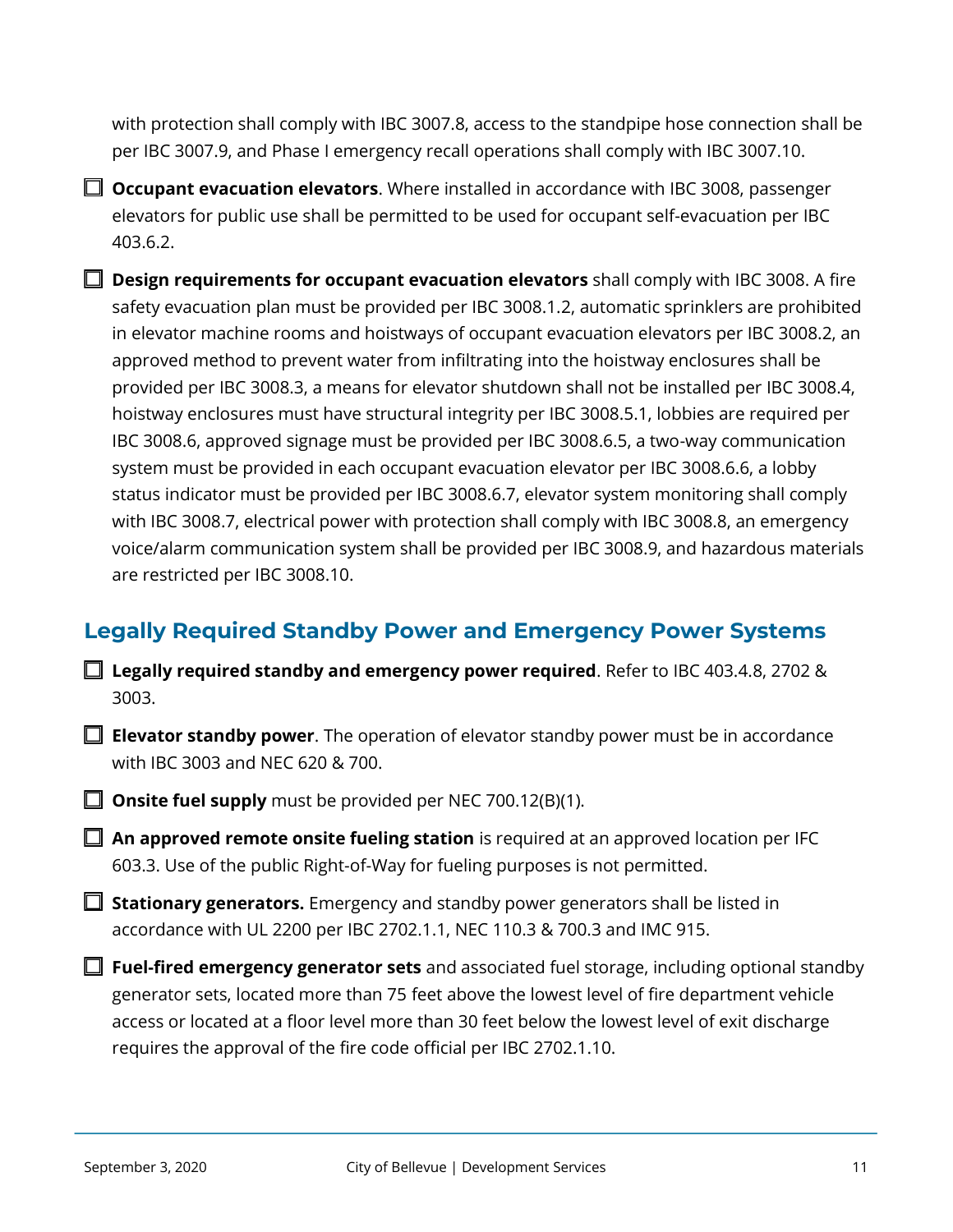| <b>Equipment room.</b> If the standby system is a generator set inside a building to support a<br>smoke-control system, the generator set shall be in a separate room enclosed with 2-hour fire<br>barriers, horizontal assemblies, or both, to separate it from the remainder of the building, the<br>transfer switches, and from the normal power source including transformers and distribution<br>equipment per IBC 2702.1.8.                                                                                                                                                                                                                                              |
|--------------------------------------------------------------------------------------------------------------------------------------------------------------------------------------------------------------------------------------------------------------------------------------------------------------------------------------------------------------------------------------------------------------------------------------------------------------------------------------------------------------------------------------------------------------------------------------------------------------------------------------------------------------------------------|
| Automatic transfer switches shall be in a separate room from the generator enclosed with 2-<br>hour fire barriers, horizontal assemblies, or both, to separate it from the remainder of the<br>building.                                                                                                                                                                                                                                                                                                                                                                                                                                                                       |
| Two sources of power shall be provided for equipment and systems requiring legally required<br>standby or emergency power per IBC 2702.1.9.                                                                                                                                                                                                                                                                                                                                                                                                                                                                                                                                    |
| $\Box$ Penetrations into equipment rooms containing a standby or emergency generator set are<br>prohibited except as permitted in IBC 403.4.8.1.1.                                                                                                                                                                                                                                                                                                                                                                                                                                                                                                                             |
| Protection of fuel line piping is required per IBC 403.4.8.2.                                                                                                                                                                                                                                                                                                                                                                                                                                                                                                                                                                                                                  |
| Power distribution from the emergency source to the emergency transfer switch shall be by<br>an independent route from the normal power source per IBC 2702.1.8.                                                                                                                                                                                                                                                                                                                                                                                                                                                                                                               |
| System supervision with manual start and transfer features shall be provided at the fire<br>command center per IBC 2702.1.8.                                                                                                                                                                                                                                                                                                                                                                                                                                                                                                                                                   |
| <b>Equipment room ventilation</b> shall be provided directly from the exterior for generator<br>combustion air and radiator cooling air per IBC 2702.1.8. Any ducts required for such<br>ventilation shall be fire-resistance rated to the same level of protection as required for the<br>equipment room. Fire dampers, shutters, or other self-closing devices shall not be permitted in<br>ventilation openings or ductwork for supply or return/discharge air to legally required standby<br>power and emergency power equipment rooms. However, motorized dampers are not<br>prohibited per NFPA 110 Section 7.7.2.3. See also IBC 909.11, IMC 915, NFPA 37 and NFPA 110. |
| <b>Equipment clearance.</b> Per NFPA 110 Section 7.2.6, the emergency power supply equipment<br>shall be installed in a location that permits ready accessibility and a minimum of 36" from the<br>outermost point of skid rails in the direction of access for inspection, repair, maintenance,<br>cleaning, or replacement.                                                                                                                                                                                                                                                                                                                                                  |
| <b>Equipment access</b> is required per IMC 306 and provisions made for replacement of<br>equipment.                                                                                                                                                                                                                                                                                                                                                                                                                                                                                                                                                                           |
| <b>Other equipment.</b> NFPA 110 Section 5-2.2 & WCEC 700.6 prohibits the installation of any<br>other electrical, plumbing and mechanical equipment within generator rooms other than<br>those that serve the space.                                                                                                                                                                                                                                                                                                                                                                                                                                                          |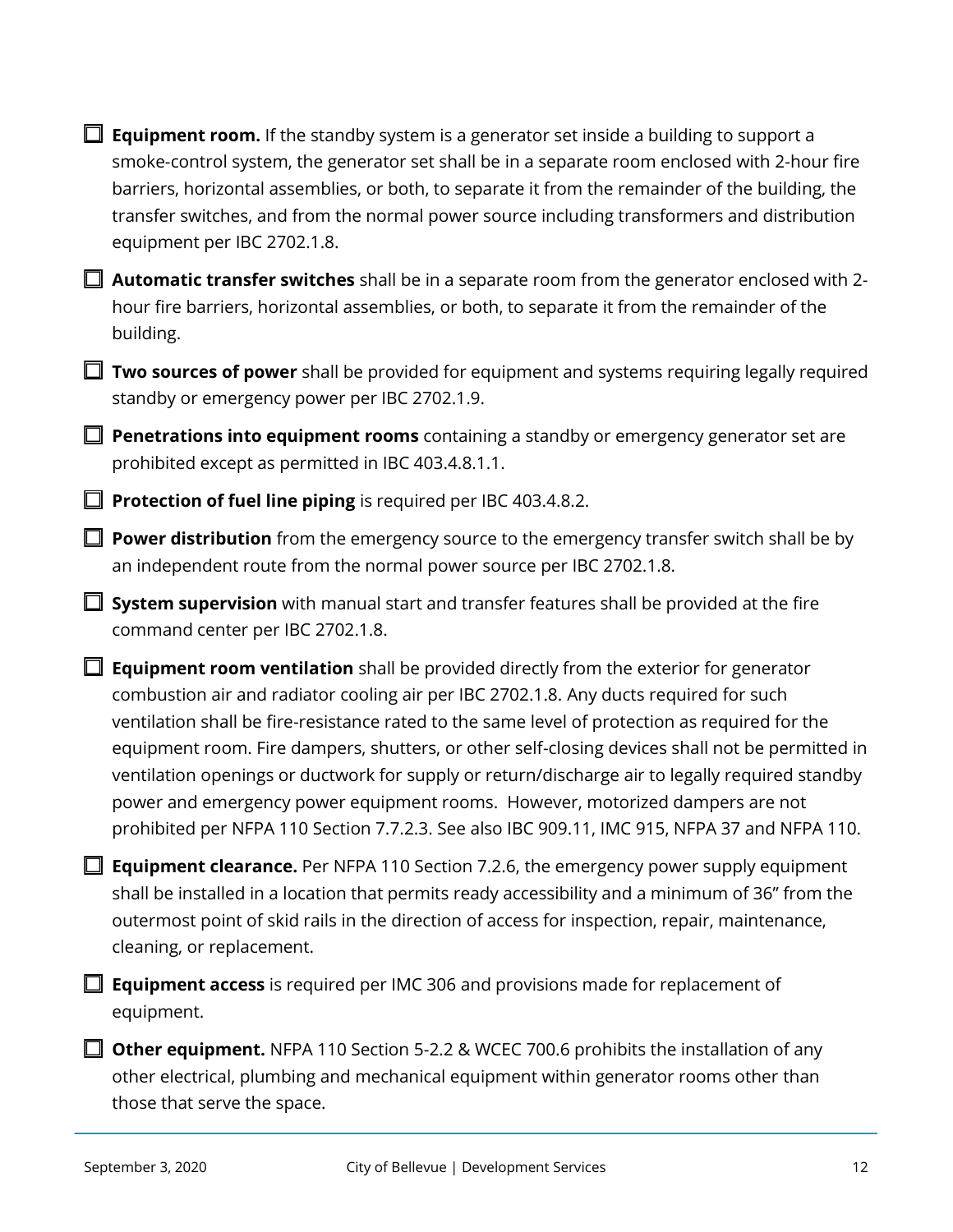- **Secondary power for fire alarms.** Refer to NFPA 72 Section 10.6.7 for duration and quantity of secondary power.
- **Time delay.** NEC 700.12(B) (1) requires that the generator have a 15-minute time delay before transferring to normal power after normal power is restored.
- **Power sources for fire pumps.** NFPA 20 Section 9.6.2.1 requires power sources to comply with Section 6.4 and meet the requirements of Level 1, Type 10, Class X systems of NFPA 110, Standard for Emergency and Standby Power Systems. See IBC Table 2702 for generator run times.
- **Load Calculations.** When submitting for the electrical permit, size the generator for sequenced starting loads.

## **Smoke Control**

<span id="page-12-0"></span>□ **A separate permit** is required for smoke control systems (FH permit)**.**

- □ **Smoke removal is not required** where smoke-proof enclosures are provided. Contact your fire reviewer for verification of compliance with IBC 403.4.7 Item 3.
- □ **A smoke control system is required** per IBC 403.7 meeting the requirements in IBC 909 in all areas containing a Group I or R occupancy within high-rise buildings. Such areas shall be separated in accordance with IBC 709 & 909 to create separate smoke zones, or smoke control shall be provided in all such unseparated areas of the building.
- □ **Protection of equipment, control wiring, power wiring and ductwork** for smoke-proof enclosures and pressurized elevator hoistways shall be in accordance with IBC 909.20.6.1 and 909.21.3. Wiring for stairwell pressurization systems may be included in the same raceway, cable, box, or cabinet with other emergency NEC 700 system feeders only up to the first distribution point after the emergency transfer switch in accordance with Bellevue Fire Department **Smoke Control Guidelines**. Wiring for the fire alarm systems shall meet the requirements of NFPA 72 on survivability.

□ **Smoke control systems** must be designed in accordance with IBC 909 and the Bellevue Fire Department [Smoke Control Guidelines,](https://fire.bellevuewa.gov/UserFiles/Servers/Server_4779004/File/pdf/Fire/SMOKE%20CONTROL%2002.14.2018.pdf) which includes many details, and standard features applicable to the smoke control panel and procedures applicable to the special inspector.

**□ Smoke control permit timing.** Permit application and approval timing is as follows:

- The [Smoke Control Concept](https://fire.bellevuewa.gov/UserFiles/Servers/Server_4779004/File/pdf/Fire/Smoke%20Control%20Appendix%20A%2002.14.2018.pdf) (Appendix A) must be approved prior to submittal of the below-grade-garage building permit (Major Building Permit for garage).
- The [Smoke Control Detailed Design](https://fire.bellevuewa.gov/UserFiles/Servers/Server_4779004/File/pdf/Fire/Smoke%20Control%20Appendix%20B%2002.14.2018.pdf) (Appendix B) must be submitted prior to issuance of the below grade garage building permit (Major Building Permit for garage).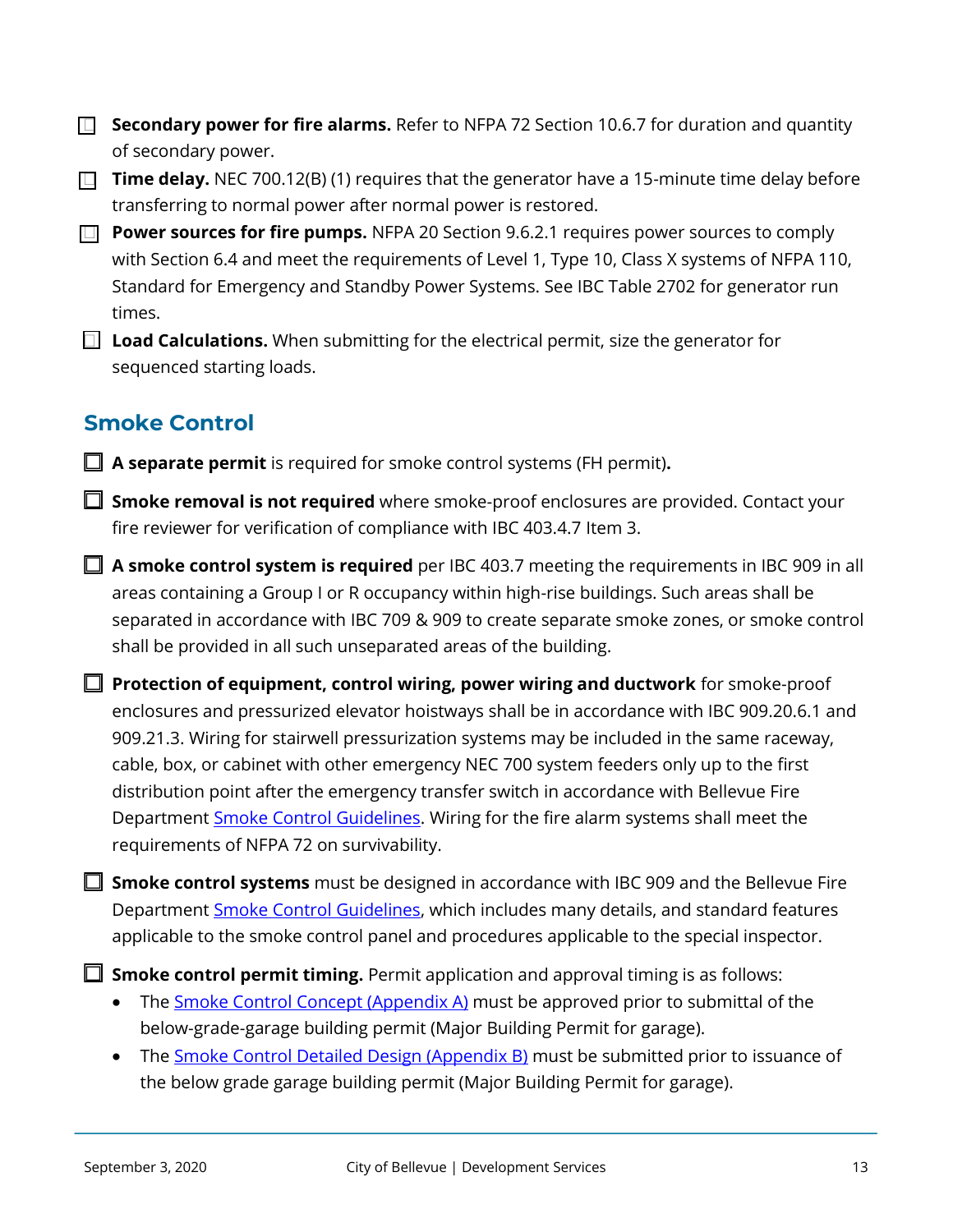- The **Smoke Control Permit** must be approved before the above-grade building permit (Major Building Permit for podium/building) will be issued.
- Work associated with the smoke control permit, except for a slab-only pre-wire, cannot occur until the smoke control permit is issued. An electrical pre-construction meeting is required before garage slab-only permit is issued.

See **Egress and Shafts, [Atriums](#page-5-0) and [Elevators](#page-8-0)** for additional smoke control requirements.

## **Hazardous Materials**

- □ The location, quantity and use of hazardous materials need to be clearly identified on the drawings for each control area. For example, IBC Table 307.1(1) limits Class II combustible liquids in storage to 120 gallons. This can be increased to 240 gallons in a sprinklered building then again to 480 gallons if stored in approved storage cabinets or as otherwise noted in this table. If not planned for, significant operational difficulties may be encountered.
- □ **H-occupancy classifications.** Refer to IBC 307.1.1 for exceptions to H-occupancy classifications.
- □ **Stationary storage battery systems.** Refer to IBC 307.1.1 Item 9, IBC Table 307.1(2), IFC 608, NEC 700.12(A), IMC 502.4 and IMC 510.2.
- □ **Areas occupied for storage of hazardous materials** must be provided with a means to control spillage and provide secondary containment of drain-off spillage and fire protection water per IBC 414.5.3 & IFC 5004.2.

# **Transformer Vaults**

#### **Oil-filled Transformers**

- □ **Sprinklers.** Transformer vaults are required to be sprinklered when located within the building per IFC 102.8 and 901.4.4.
- □ Location. Identify the location of all transformer vaults. Per NEC 450.41, vaults must be located where they can be ventilated to the outside air without using flues or ducts wherever such an arrangement is practicable. If not practicable, this must be approved by the Building Official and Fire Code Official.
- □ **Construction of walls, roofs and floors.** The walls and roofs of vaults shall be constructed of materials that have adequate structural strength for the conditions with a minimum fire resistance of 3 hours per NEC 450.42. The floors of vaults in contact with the earth must be constructed with a minimum of 4-inch thick concrete, but where the vault is constructed with a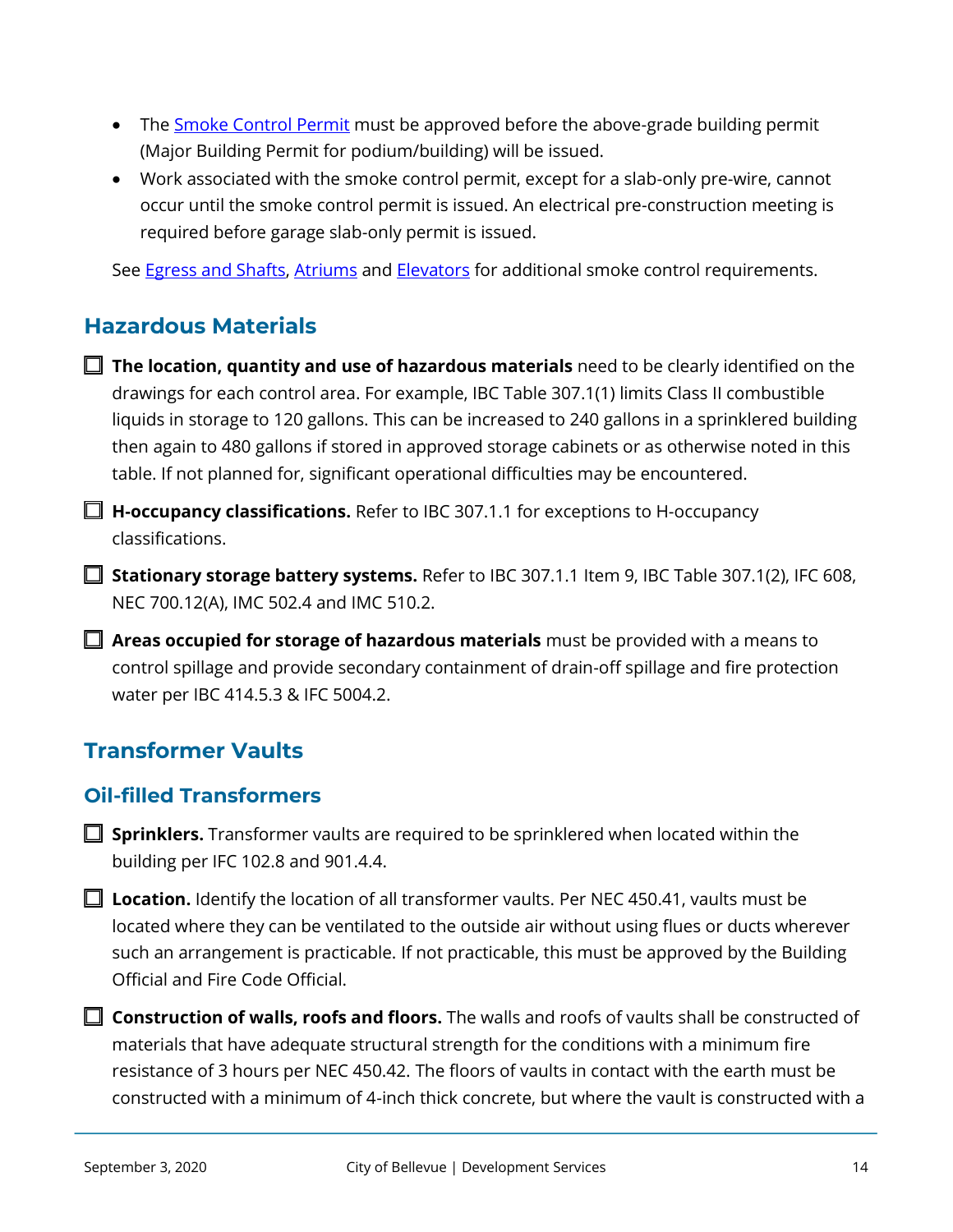vacant space or other stories below it, the floor shall have adequate structural strength for the load imposed thereon and a minimum fire resistance of 3 hours (6-inch minimum concrete). Where transformers are protected with an automatic sprinkler system and installed five stories or less above finished grade, the fire resistance rating is permitted to be reduced to 1-hour (remember shafts penetrating a 2-hour floor would still require the 2-hour rating per IBC 713.4). Studs and wallboard construction are not acceptable (except at shafts leading away from the vault). Refer to NEC 450.42 and the Washington Cities Electrical Code for additional information.

- □ **Doorways.** Vault doorways shall be protected in accordance with NEC 450.43(A), (B) and (C). Door assemblies must have a 3-hour rating and locks (1-hour rating would be appropriate if the vault is one hour). IBC 716.5.11 requires an automatic-closing device to be provided when utilizing a rolling fire shutter. Personnel doors must swing out and be equipped with panic bars, pressure plates, or other devices that are normally latched but open under simple pressure.
- □ **Spill control and secondary containment.** A doorsill or curb that is of an approved height that will confine the oil from the largest transformer within the vault shall be provided, and in no case shall the height be less than 100 mm (4 in.). Vaults containing a transformer(s) larger than 100 kVA capacity shall be provided with a drain or other means that will carry off any accumulation of oil or water in the vault. Where local conditions prevent a drain from being installed, other approved means may be used. The floor shall be pitched to the drain where provided. Indicate capacity of vaults. Areas occupied for storage of hazardous materials must be provided with a means to control spillage and provide secondary containment of drain-off spillage and fire protection water per IBC 414.5.4 & IFC 5004.2.
- □ **Ventilation openings.** Openings for ventilation shall be provided in accordance with NEC 450.45(A) through (F). Refer to these code sections for requirements for location of ventilation openings, arrangement of openings, and size of ventilation openings, covering limitations over openings, dampers, and ducts. Exhaust ventilation openings are not permitted to be dampered.
- **Water pipes and accessories.** Any pipe or duct system foreign to the electrical installation must not enter or pass through a transformer vault per NEC 450.47. Piping or other facilities provided for vault fire protection or for transformer cooling would not be considered foreign to the electrical installation.

□ **Storage in Vaults.** Materials shall not be stored in transformer vaults per NEC 450.48.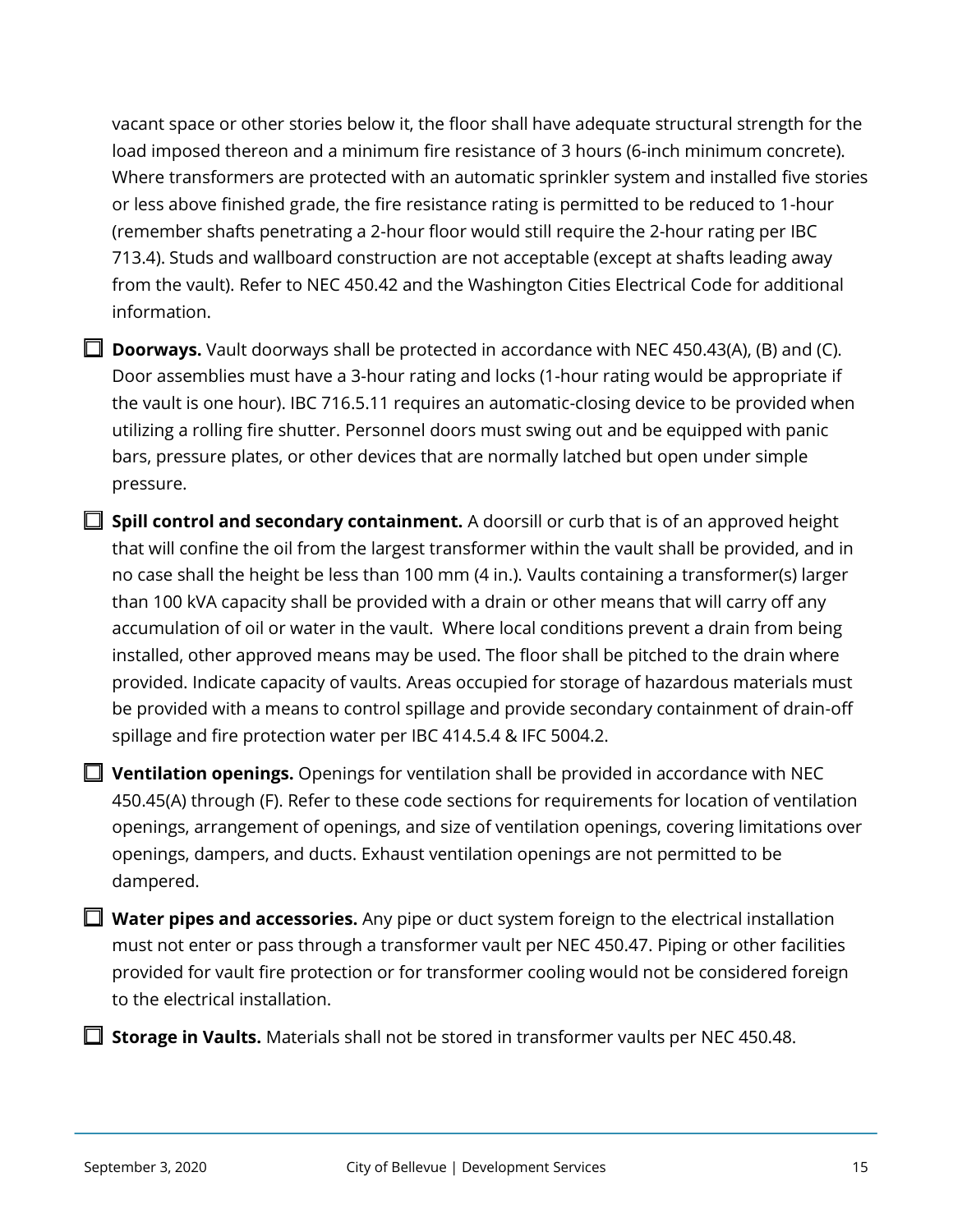#### **Dry Transformers**

□ **Dry transformers rated over 112.5 kVA**. 1-hour construction and 1-hour doors are required at the transformer room per NEC 450.21(B) unless a Class 155 or higher insulation rating of the transformer is provided in lieu of the 1-hour rated construction.

#### **Structural Requirements**

- **□ Structural Plans**. Drawings should contain information as noted in IBC Section 1603. See WABO/SEAW White Paper #4, *[Structural Permit Submittal Guidelines](https://www.wabo.org/assets/SEAWPapers/wabo-seaw%20wp-4%20final%202012.pdf)*, for recommended best practices for submittal of construction documents.
- □ **Structural Calculations**. See WABO/SEAW White Paper #4, *[Structural Permit Submittal](https://www.wabo.org/assets/SEAWPapers/wabo-seaw%20wp-4%20final%202012.pdf)  Guidelines*, [for suggested guide for the format and content of the structural calculations.](https://www.wabo.org/assets/SEAWPapers/wabo-seaw%20wp-4%20final%202012.pdf)
- **□ Geotechnical Report**. Geotechnical report shall contain information as noted in IBC Section [1803. See](https://www.wabo.org/assets/SEAWPapers/wabo-seaw%20wp-4%20final%202012.pdf) City of Bellevue Geotechnical Report & Stability Analysis Requirements.
- □ **Statement of Special Inspections**. The applicant shall submit a statement of special inspections in accordance with BCC 23.05.105(A) as a condition for permit issuance. This statement shall be in accordance with Section1704.3. The following information shall be identified in the statement per Section 1704.3.2:
	- Describe the seismic-force-resisting system (ASCE 7-10 Section 12.2.1)
	- Describe the designated seismic system (ASCE 7-10 Section 13.1.3). Special seismic certification shall be provided for components noted in ASCE 7-10 Section 13.2.2.
- □ **Structural Observations**. Structural observations shall be provided per IBC Section 1704.6. The structural observer shall submit to the building official a written statement identifying the frequency and extent of structural observations.
- □ Incorporation of Basin Effects. Effective December 1, 2018, consistent with the City of Seattle Department of Construction and Inspections (SDCI) effective date, all building designs utilizing site specific ground motions procedures shall incorporate basin effects. See [City of Bellevue](https://development.bellevuewa.gov/UserFiles/Servers/Server_4779004/File/pdf/Development%20Services/codes-Seismic-Basin-Amplifier-Factor.pdf)  [Policy Document for Seismic Basin Amplification Factor.](https://development.bellevuewa.gov/UserFiles/Servers/Server_4779004/File/pdf/Development%20Services/codes-Seismic-Basin-Amplifier-Factor.pdf)
- □ **Increased Structural Height Limit**. Show compliance with IBC Section 1613.5 Washington State Building Code Amendments. Effective on July 1, 2019.
- **Structural Height Limit**. The City of Bellevue does not follow the City of Seattle Director's Rule 5-2015 which allows the maximum structural height of a prescriptively designed Special Reinforced Concrete Shear Wall (SRCSW) to increase from 240 feet to 265 feet without engaging a Performance-Based Design Process.